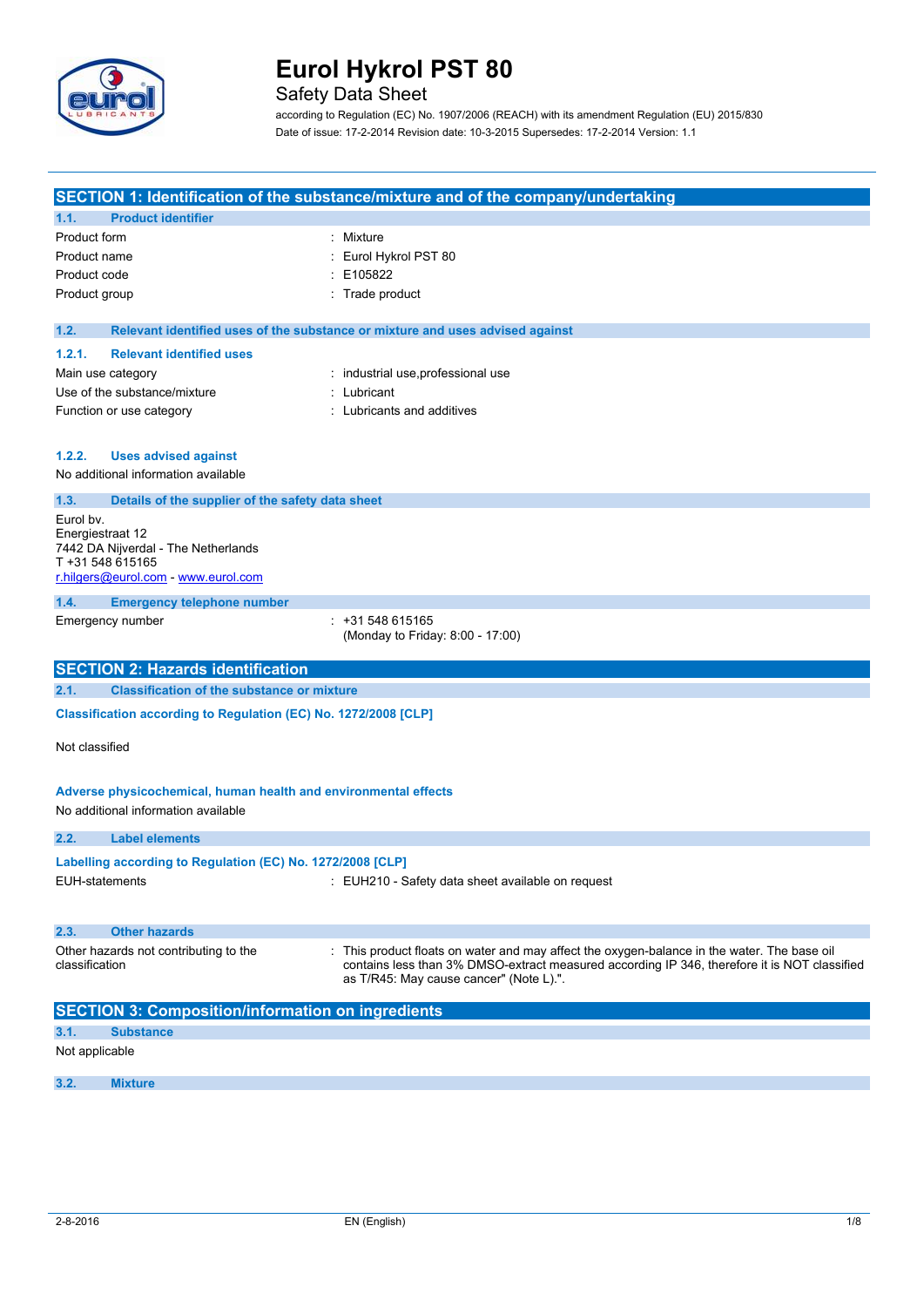## Safety Data Sheet

according to Regulation (EC) No. 1907/2006 (REACH) with its amendment Regulation (EU) 2015/830

| <b>Name</b>                                               | <b>Product identifier</b>                                                                              | $\frac{9}{6}$ | <b>Classification according to</b><br><b>Regulation (EC) No.</b><br>1272/2008 [CLP] |
|-----------------------------------------------------------|--------------------------------------------------------------------------------------------------------|---------------|-------------------------------------------------------------------------------------|
| Distillates (petroleum), hydrotreated heavy paraffinic    | (CAS No) 64742-54-7<br>(EC no) 265-157-1<br>(EC index no) 649-467-00-8<br>(REACH-no) 01-2119484627-25  | $>= 50$       | Asp. Tox. 1, H304                                                                   |
| Distillates (petroleum), solvent-refined heavy paraffinic | (CAS No) 64741-96-4<br>(EC no) 265-097-6<br>(EC index no) 649+-457-00-3<br>(REACH-no) 01-2119483621-38 | 35 - 50       | Asp. Tox. 1, H304                                                                   |
| mineral oil                                               |                                                                                                        | $3 - 5$       | Asp. Tox. 1, H304                                                                   |
| Zinc dialkyl dithiophosphate                              | (CAS No) 68649-42-3<br>(EC no) 272-028-3                                                               | $1 - 3$       | <b>Skin Irrit. 2. H315</b><br>Eye Dam. 1, H318<br>Aquatic Chronic 2, H411           |

Full text of H-statements: see section 16

| <b>SECTION 4: First aid measures</b>                                               |            |                                                                                                                                                                                                                                                            |
|------------------------------------------------------------------------------------|------------|------------------------------------------------------------------------------------------------------------------------------------------------------------------------------------------------------------------------------------------------------------|
| <b>Description of first aid measures</b><br>4.1.                                   |            |                                                                                                                                                                                                                                                            |
| First-aid measures general                                                         |            | Seek medical attention if ill effect develops.                                                                                                                                                                                                             |
| First-aid measures after inhalation                                                |            | Take victim to fresh air, in a quiet place, in an half laying position and if necessary take medical<br>advice. Allow the victim to rest.                                                                                                                  |
| First-aid measures after skin contact                                              |            | Remove affected clothing and wash all exposed skin area with mild soap and water, followed<br>by warm water rinse. High-pressure injection under skin may cause serious damage. Seek<br>medical attention if ill effect or irritation develops.            |
| First-aid measures after eye contact                                               |            | Remove contact lenses, if present and easy to do. Continue rinsing. Ensure adequate flushing<br>of eyes by separating eyelids with the fingers. Obtain medical attention if pain, blinking, tears or<br>redness persist.                                   |
| First-aid measures after ingestion                                                 |            | Consult a doctor/medical service if you feel unwell. If vomiting occurs spontaneously, keep<br>head below the hips to prevent aspiration. Do not induce vomiting.                                                                                          |
| 4.2.<br>Most important symptoms and effects, both acute and delayed                |            |                                                                                                                                                                                                                                                            |
| Symptoms/injuries after inhalation                                                 |            | At normal ambient temperatures this product will be unlikely to present an inhalation hazard<br>because of its low volatility. May be harmful by inhalation if exposure to vapour, mists or fumes<br>resulting from thermal decomposition products occurs. |
| Symptoms/injuries after skin contact                                               |            | Unlikely to cause harm to the skin on brief or occasional contact but prolonged or repeated<br>exposure may lead to dermatitis. High pressure injection of product into the skin may lead to<br>local necrosis if the product is not surgically removed.   |
| Symptoms/injuries after eye contact                                                |            | Unlikely to cause more than transient stinging or redness if accidental eye contact occurs.                                                                                                                                                                |
| Symptoms/injuries after ingestion                                                  |            | Bad taste. Unlikely to cause harm if accidentally swallowed in small doses, though larger<br>quantities may cause nausea and diarrhoea.                                                                                                                    |
| Symptoms/injuries upon intravenous<br>administration                               | : Unknown. |                                                                                                                                                                                                                                                            |
| 4.3.<br>Indication of any immediate medical attention and special treatment needed |            |                                                                                                                                                                                                                                                            |
| Treat symptomatically.                                                             |            |                                                                                                                                                                                                                                                            |
| <b>SECTION 5: Firefighting measures</b>                                            |            |                                                                                                                                                                                                                                                            |
| 5.1.<br><b>Extinguishing media</b>                                                 |            |                                                                                                                                                                                                                                                            |
| Suitable extinguishing media                                                       |            | Carbon dioxide (CO2), dry chemical powder, foam. Water fog.                                                                                                                                                                                                |
| Unsuitable extinguishing media                                                     |            | : Do not use a heavy water stream. Use of heavy stream of water may spread fire.                                                                                                                                                                           |
| 5.2.<br>Special hazards arising from the substance or mixture                      |            |                                                                                                                                                                                                                                                            |
| Fire hazard                                                                        |            | Combustion generates : CO, CO2, POx, NOx, SOx, H2S. Metal oxides.                                                                                                                                                                                          |
| <b>Explosion hazard</b>                                                            |            | Not expected to be a fire/explosion hazard under normal conditions of use.                                                                                                                                                                                 |
| 5.3.<br><b>Advice for firefighters</b>                                             |            |                                                                                                                                                                                                                                                            |
| Precautionary measures fire                                                        |            | Do not enter fire area without proper protective equipment, including respiratory protection.                                                                                                                                                              |
| Firefighting instructions                                                          |            | Use water spray or fog for cooling exposed containers.                                                                                                                                                                                                     |
| Protection during firefighting                                                     |            | : Use self-contained breathing apparatus and chemically protective clothing.                                                                                                                                                                               |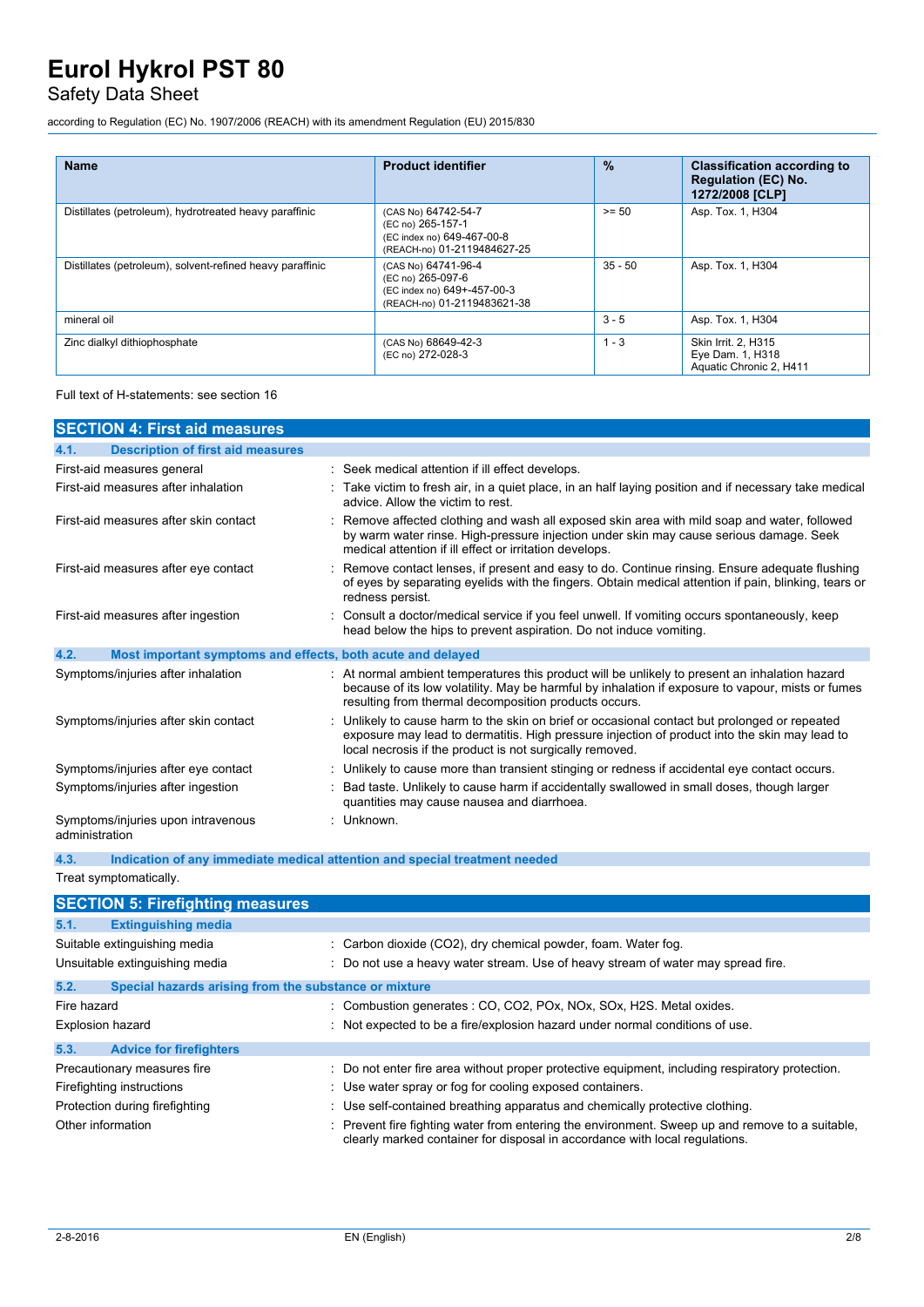# Safety Data Sheet

according to Regulation (EC) No. 1907/2006 (REACH) with its amendment Regulation (EU) 2015/830

| <b>SECTION 6: Accidental release measures</b>                               |                                                                                                                                                                                                                                                                                                                                                                                                                                                                                |  |  |
|-----------------------------------------------------------------------------|--------------------------------------------------------------------------------------------------------------------------------------------------------------------------------------------------------------------------------------------------------------------------------------------------------------------------------------------------------------------------------------------------------------------------------------------------------------------------------|--|--|
| Personal precautions, protective equipment and emergency procedures<br>6.1. |                                                                                                                                                                                                                                                                                                                                                                                                                                                                                |  |  |
| General measures                                                            | : Spill area may be slippery. Prevent soil and water pollution. Prevent entry to sewers and public<br>waters.                                                                                                                                                                                                                                                                                                                                                                  |  |  |
| 6.1.1.<br>For non-emergency personnel                                       |                                                                                                                                                                                                                                                                                                                                                                                                                                                                                |  |  |
| Protective equipment                                                        | : When the risk of skin exposure is high (e.g. when cleaning up spillages or if there is a risk of<br>splashing) then chemical resistant aprons and/or impervious chemical suits and boots will be<br>required. Use protective clothing.                                                                                                                                                                                                                                       |  |  |
| <b>Emergency procedures</b>                                                 | Consider evacuation.                                                                                                                                                                                                                                                                                                                                                                                                                                                           |  |  |
| 6.1.2.<br>For emergency responders                                          |                                                                                                                                                                                                                                                                                                                                                                                                                                                                                |  |  |
| Protective equipment                                                        | : When the risk of skin exposure is high (e.g. when cleaning up spillages or if there is a risk of<br>splashing) then chemical resistant aprons and/or impervious chemical suits and boots will be<br>required.                                                                                                                                                                                                                                                                |  |  |
| Emergency procedures                                                        | No specific measures are necessary.                                                                                                                                                                                                                                                                                                                                                                                                                                            |  |  |
| <b>Environmental precautions</b><br>6.2.                                    |                                                                                                                                                                                                                                                                                                                                                                                                                                                                                |  |  |
| entry into sewers or streams.                                               | Dike for recovery or absorb with appropriate material. Notify authorities if product enters sewers or public waters. Prevent soil and water pollution.<br>Prevent liquid from entering sewers, watercourses, underground or low areas. Contain any spills with dikes or absorbents to prevent migration and                                                                                                                                                                    |  |  |
| 6.3.<br>Methods and material for containment and cleaning up                |                                                                                                                                                                                                                                                                                                                                                                                                                                                                                |  |  |
| For containment                                                             | : Large quantities: Contain large spillage with sand or earth.                                                                                                                                                                                                                                                                                                                                                                                                                 |  |  |
| Methods for cleaning up                                                     | : Absorb with liquid-binding material (sand, diatomite, acid binders, universal binders, sawdust).<br>Take up large spills with pump or vacuum and finish with dry chemical absorbent.                                                                                                                                                                                                                                                                                         |  |  |
| Other information                                                           | Use suitable disposal containers. Sweep up and remove to a suitable, clearly marked container<br>for disposal in accordance with local regulations. On water, recover/skim from surface and pour<br>out in disposal container.                                                                                                                                                                                                                                                 |  |  |
| 6.4.<br><b>Reference to other sections</b>                                  |                                                                                                                                                                                                                                                                                                                                                                                                                                                                                |  |  |
| For further information refer to section 13.                                |                                                                                                                                                                                                                                                                                                                                                                                                                                                                                |  |  |
| <b>SECTION 7: Handling and storage</b>                                      |                                                                                                                                                                                                                                                                                                                                                                                                                                                                                |  |  |
| <b>Precautions for safe handling</b><br>7.1.                                |                                                                                                                                                                                                                                                                                                                                                                                                                                                                                |  |  |
| Additional hazards when processed                                           | Empty containers retain product residue (solid, liquid, and/or vapor) and can be dangerous. Do<br>not pressurize, cut, weld, braze, solder, drill, grind, or expose such containers to heat, flame,<br>sparks, static electricity, or other sources of ignition. They may explode and cause injury or<br>death. Empty containers should be completely drained, properly closed, and promptly returned<br>to a drum reconditioner or disposed of properly.                      |  |  |
| Precautions for safe handling                                               | Avoid prolonged and repeated contact with skin. May be dangerously slippery if spilled. Where<br>contact with eyes or skin is likely, wear suitable protection. Do not eat, drink or smoke during<br>use. Remove contaminated clothing and shoes.                                                                                                                                                                                                                              |  |  |
| Hygiene measures                                                            | : Take all necessary measures to avoid accidental discharge of products into drains and<br>waterways due to the rupture of containers or transfer systems. Handle in accordance with<br>good industrial hygiene and safety practice. Wash hands and other exposed areas with mild<br>soap and water before eating, drinking or smoking and when leaving work. Where contact with<br>eyes or skin is likely, wear suitable protection. Wash contaminated clothing before reuse. |  |  |
| 7.2.<br>Conditions for safe storage, including any incompatibilities        |                                                                                                                                                                                                                                                                                                                                                                                                                                                                                |  |  |
| Technical measures                                                          | : Keep container tightly closed and in well ventilated place.                                                                                                                                                                                                                                                                                                                                                                                                                  |  |  |
| Storage conditions                                                          | : Store in original container.                                                                                                                                                                                                                                                                                                                                                                                                                                                 |  |  |
| Incompatible products                                                       | Reacts vigorously with strong oxidizers and acids.                                                                                                                                                                                                                                                                                                                                                                                                                             |  |  |
| Maximum storage period                                                      | 5 year                                                                                                                                                                                                                                                                                                                                                                                                                                                                         |  |  |
| Storage temperature                                                         | : $\leq 40$ °C                                                                                                                                                                                                                                                                                                                                                                                                                                                                 |  |  |
| Prohibitions on mixed storage                                               | : Keep away from : oxidizing materials. strong acids.                                                                                                                                                                                                                                                                                                                                                                                                                          |  |  |
| Storage area                                                                | Store at ambient temperature.                                                                                                                                                                                                                                                                                                                                                                                                                                                  |  |  |
| Special rules on packaging                                                  | Keep container tightly closed and dry.                                                                                                                                                                                                                                                                                                                                                                                                                                         |  |  |
| 7.3.<br>Specific end use(s)                                                 |                                                                                                                                                                                                                                                                                                                                                                                                                                                                                |  |  |

No additional information available

| <b>SECTION 8: Exposure controls/personal protection</b> |                           |                                |                    |
|---------------------------------------------------------|---------------------------|--------------------------------|--------------------|
| 8.1.                                                    | <b>Control parameters</b> |                                |                    |
| mineral oil                                             |                           |                                |                    |
| EU                                                      |                           | IOELV TWA (mg/m <sup>3</sup> ) | $5 \text{ mg/m}^3$ |
| Ireland                                                 |                           | OEL (8 hours ref) $(mg/m3)$    | $5 \text{ mg/m}^3$ |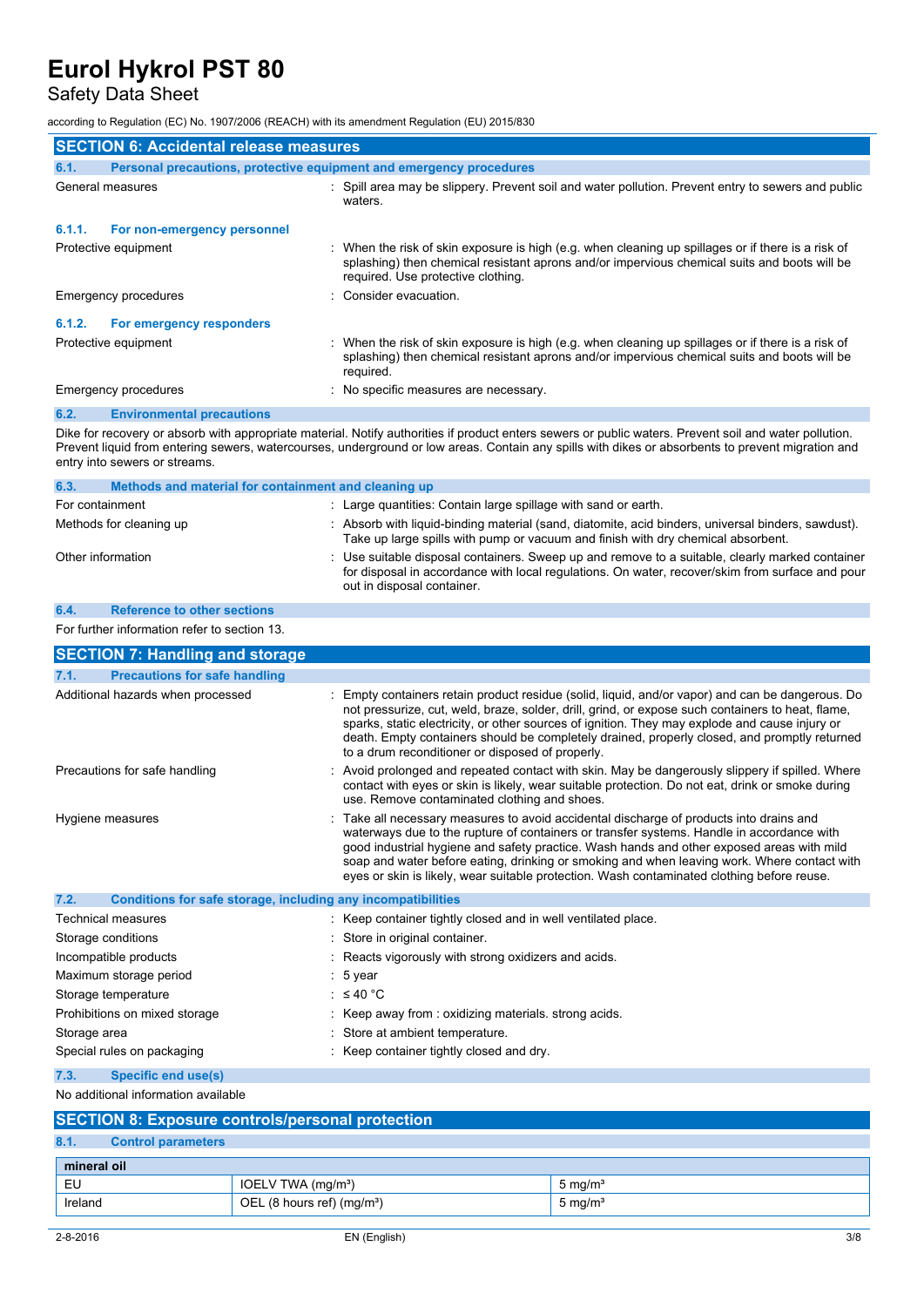## Safety Data Sheet

according to Regulation (EC) No. 1907/2006 (REACH) with its amendment Regulation (EU) 2015/830

Exposure-value for oil mist : 10 mg/m3 (15 min.) or 5 mg/m3 (8 hours).

#### **8.2. Exposure controls**

## **Appropriate engineering controls:**

Large quantities: Contain large spillage with sand or earth.

#### **Personal protective equipment:**

Gloves. In case of splash hazard: safety glasses. Eye protection should only be necessary where liquid could be splashed or sprayed.

#### **Materials for protective clothing:**

PVC gloves. Neoprene or nitrile rubber gloves

#### **Hand protection:**

In case of repeated or prolonged contact wear gloves. The gloves should be replaced immediately in case of damage or signs of wear. It is recommended to use preventative skin protection (skin cream). The protection glove should be tested for its specific suitability (e.g. mechanical strength, product compatibility, anti-static properties)

#### **Eye protection:**

Eye protection should only be necessary where liquid could be splashed or sprayed

#### **Skin and body protection:**

No special clothing/skin protection equipment is recommended under normal conditions of use. Avoid repeated or prolonged skin contact. If repeated skin contact or contamination of clothing is likely, protective clothing should be worn. Equipment should conform to EN 166

#### **Respiratory protection:**

Respiratory protective equipment is not normally required where there is adequate natural or local exhaust ventilation to control exposure. Where excessive vapour, mist, or dust may result, use approved respiratory protection equipment. Respiratory protective equipment must be checked to ensure it fits correctly each time it is worn. Provided an air-filtering/air-purifying respirator is suitable, a filter for particulates can be used for mist or fume. Use filter type P or comparable standard. A combination filter for particles and organic gases and vapours (boiling point >65°C) may be required if vapour or abnormal odour is also present due to high product temperature. Use filter type AP or comparable standard



#### **Environmental exposure controls:**

See Heading 12. See Heading 6.

#### **Consumer exposure controls:**

PVC gloves. Neoprene or nitrile rubber gloves.

#### **Other information:**

Do not put the product-soaked rags into the pockets of working clothes. Do not use cloths stained with the product to dry hands. Wash hands and other exposed areas with mild soap and water before eating, drinking or smoking and when leaving work. Do not eat, drink or smoke during use. Wash contaminated clothing before reuse.

| <b>SECTION 9: Physical and chemical properties</b>            |                     |  |  |
|---------------------------------------------------------------|---------------------|--|--|
| Information on basic physical and chemical properties<br>9.1. |                     |  |  |
| Physical state                                                | $:$ liquid          |  |  |
| Appearance                                                    | : Oily. liquid.     |  |  |
| Colour                                                        | : Brown.            |  |  |
| Odour                                                         | : characteristic.   |  |  |
| Odour threshold                                               | : no data available |  |  |
| рH                                                            | : no data available |  |  |
| Relative evaporation rate (butylacetate=1)                    | : 60,1              |  |  |
| Melting point                                                 | : $\le$ = -39 °C    |  |  |
| Freezing point                                                | : no data available |  |  |
| Boiling point                                                 | : $>280 °C$         |  |  |
| Flash point                                                   | : 202 °C            |  |  |
| Auto-ignition temperature                                     | : $>240^{\circ}$ C  |  |  |
| Decomposition temperature                                     | : no data available |  |  |
| Flammability (solid, gas)                                     | : no data available |  |  |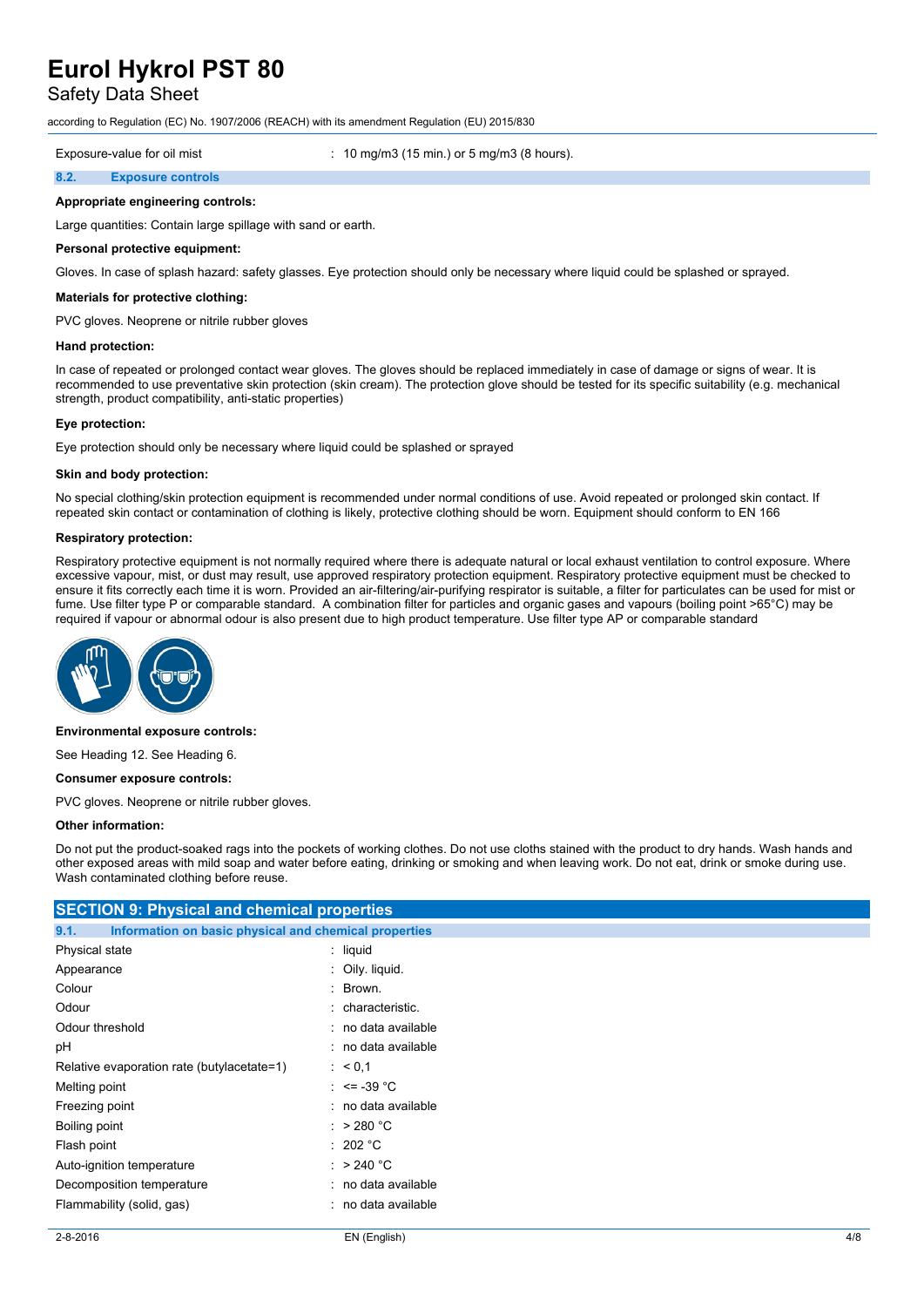## Safety Data Sheet

according to Regulation (EC) No. 1907/2006 (REACH) with its amendment Regulation (EU) 2015/830

| Vapour Pressure 20°C             | : $< 0.1$ hPa             |
|----------------------------------|---------------------------|
| Relative vapour density at 20 °C | : $> 1$ (air=1)           |
| Relative density                 | : no data available       |
| Density                          | $: 0,870 - 0,880$ kg/l    |
| Solubility                       | : insoluble in water.     |
| Log Pow                          | $\therefore$ > 3          |
| Viscosity, kinematic             | $: 150 - 300 \text{ cSt}$ |
| Viscosity, dynamic               | : no data available       |
| Explosive properties             | : no data available       |
| Oxidising properties             | : no data available       |
| <b>Explosive limits</b>          | $: 0.6 - 7$ vol %         |
| 9.2.<br><b>Other information</b> |                           |
| VOC content                      | $: 0 \%$                  |

Other properties : Gas/vapour heavier than air at 20°C. **SECTION 10: Stability and reactivity 10.1. Reactivity** Stable under normal conditions of use. **10.2. Chemical stability** Stable under normal conditions. **10.3. Possibility of hazardous reactions** Refer to section 10.1 on Reactivity. **10.4. Conditions to avoid** Moisture. Overheating. **10.5. Incompatible materials** Strong oxidizing agents. strong acids. **10.6. Hazardous decomposition products**

CO, CO2, POx, NOx, SOx, H2S. Metal oxides.

## **SECTION 11: Toxicological information**

### **11.1. Information on toxicological effects**

Acute toxicity **interest in the classified (Based on available data, the classification criteria are not met)** 

| Distillates (petroleum), hydrotreated heavy paraffinic (64742-54-7)    |                   |  |
|------------------------------------------------------------------------|-------------------|--|
| LD50 oral rat                                                          | > 5000 mg/kg      |  |
| LD50 dermal rat                                                        | > 5000 mg/kg      |  |
| LC50 inhalation rat (mg/l)                                             | $> 5.53$ mg/l     |  |
| Distillates (petroleum), solvent-refined heavy paraffinic (64741-96-4) |                   |  |
| LD50 oral rat                                                          | > 2000 mg/kg      |  |
| LD50 dermal rat                                                        | > 3000 ml/kg      |  |
| Zinc dialkyl dithiophosphate (68649-42-3)                              |                   |  |
| LD50 oral rat                                                          | 2230 - 3100 mg/kg |  |
| LD50 dermal rat                                                        | > 2000 ml/kg      |  |
| mineral oil                                                            |                   |  |
| LD50 dermal rat                                                        | > 5000 ml/kg      |  |
| LD50 dermal rabbit                                                     | > 5000 mg/kg      |  |
| LC50 inhalation rat (Vapours - mg/l/4h)                                | > 2,18 mg/l/4h    |  |
| Skin corrosion/irritation                                              | Not classified    |  |
| Serious eye damage/irritation                                          | Not classified    |  |
| Respiratory or skin sensitisation                                      | Not classified    |  |
| Germ cell mutagenicity                                                 | Not classified    |  |
| Carcinogenicity                                                        | Not classified    |  |
| Reproductive toxicity                                                  | Not classified    |  |
| Specific target organ toxicity (single exposure)                       | Not classified    |  |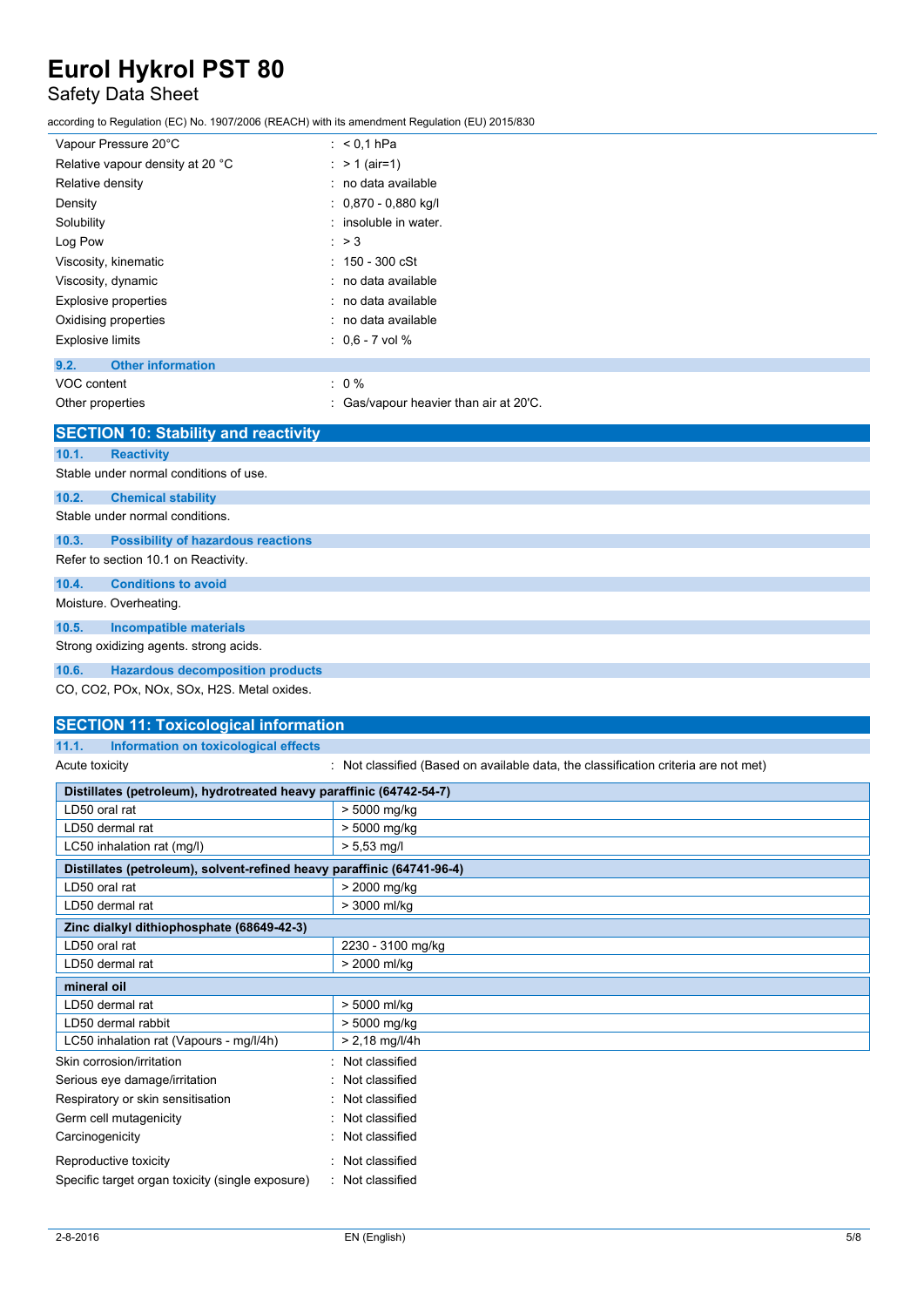## Safety Data Sheet

according to Regulation (EC) No. 1907/2006 (REACH) with its amendment Regulation (EU) 2015/830

| Specific target organ toxicity (repeated<br>exposure) | Not classified                                                                                                                                                                                                                          |
|-------------------------------------------------------|-----------------------------------------------------------------------------------------------------------------------------------------------------------------------------------------------------------------------------------------|
| Aspiration hazard                                     | Not classified                                                                                                                                                                                                                          |
| <b>Eurol Hykrol PST 80</b>                            |                                                                                                                                                                                                                                         |
| Viscosity, kinematic                                  | $150 - 300$ mm <sup>2</sup> /s                                                                                                                                                                                                          |
| Other information                                     | Toxicological data have not been determined specifically for this product. Information given is<br>based on a knowledge of the components and the toxicology of similar products. Likely route of<br>exposure: ingestion, skin and eye. |

| <b>SECTION 12: Ecological information</b>                              |                                                                                                                                                                                         |  |  |
|------------------------------------------------------------------------|-----------------------------------------------------------------------------------------------------------------------------------------------------------------------------------------|--|--|
| 12.1.<br><b>Toxicity</b>                                               |                                                                                                                                                                                         |  |  |
| Ecology - general                                                      | Ecotoxicological data have not been determined specifically for this product. Information given<br>is based on a knowledge of the components and the ecotoxicology of similar products. |  |  |
| Ecology - water                                                        | : This product floats on water and may affect the oxygen-balance in the water.                                                                                                          |  |  |
| Distillates (petroleum), hydrotreated heavy paraffinic (64742-54-7)    |                                                                                                                                                                                         |  |  |
| LC50 fish 1                                                            | 100 mg/l                                                                                                                                                                                |  |  |
| EC50 Daphnia 1                                                         | 10000 mg/l                                                                                                                                                                              |  |  |
| Distillates (petroleum), solvent-refined heavy paraffinic (64741-96-4) |                                                                                                                                                                                         |  |  |
| EC50 Daphnia 1                                                         | > 100 mg/l EC50 48h                                                                                                                                                                     |  |  |
| Zinc dialkyl dithiophosphate (68649-42-3)                              |                                                                                                                                                                                         |  |  |
| LC50 fish 1                                                            | 1 - 5 mg/l 96h; Pimephales promelas (static)                                                                                                                                            |  |  |
| LC50 fish 2                                                            | 10 - 35 mg/l 96h; Pimephales promelas (semi-static)                                                                                                                                     |  |  |
| EC50 Daphnia 1                                                         | 1 - 1,5 mg/l 48h; Daphnia magna                                                                                                                                                         |  |  |

## **12.2. Persistence and degradability**

| <b>Eurol Hykrol PST 80</b>                |                                                                                                                                                                               |  |  |
|-------------------------------------------|-------------------------------------------------------------------------------------------------------------------------------------------------------------------------------|--|--|
| Persistence and degradability             | Not readily biodegradable.                                                                                                                                                    |  |  |
|                                           |                                                                                                                                                                               |  |  |
| 12.3.<br><b>Bioaccumulative potential</b> |                                                                                                                                                                               |  |  |
| <b>Eurol Hykrol PST 80</b>                |                                                                                                                                                                               |  |  |
| Log Pow                                   | > 3                                                                                                                                                                           |  |  |
| Bioaccumulative potential                 | This product is not expected to bioaccumulate through food chains in the environment.                                                                                         |  |  |
|                                           |                                                                                                                                                                               |  |  |
| 12.4.<br><b>Mobility in soil</b>          |                                                                                                                                                                               |  |  |
| <b>Eurol Hykrol PST 80</b>                |                                                                                                                                                                               |  |  |
| Ecology - soil                            | Not miscible with water. Spillages may penetrate the soil causing ground water contamination.<br>This product floats on water and may affect the oxygen-balance in the water. |  |  |

### **12.5. Results of PBT and vPvB assessment**

No additional information available

### **12.6. Other adverse effects**

No additional information available

| <b>SECTION 13: Disposal considerations</b>                                                                                                                                                                                                                                                                                                                                                                                                                                                                                                                                                                                                                  |  |  |  |
|-------------------------------------------------------------------------------------------------------------------------------------------------------------------------------------------------------------------------------------------------------------------------------------------------------------------------------------------------------------------------------------------------------------------------------------------------------------------------------------------------------------------------------------------------------------------------------------------------------------------------------------------------------------|--|--|--|
|                                                                                                                                                                                                                                                                                                                                                                                                                                                                                                                                                                                                                                                             |  |  |  |
| : Disposal must be done according to official regulations.                                                                                                                                                                                                                                                                                                                                                                                                                                                                                                                                                                                                  |  |  |  |
| : Dispose in a safe manner in accordance with local/national regulations. Do not discharge into<br>drains or the environment.                                                                                                                                                                                                                                                                                                                                                                                                                                                                                                                               |  |  |  |
| : Hazardous waste.                                                                                                                                                                                                                                                                                                                                                                                                                                                                                                                                                                                                                                          |  |  |  |
| : Every mixture with foreign substances such as solvents, brake- and cooling liquids is forbidden.<br>Empty containers retain product residue (solid, liquid, and/or vapor) and can be dangerous. Do<br>not pressurize, cut, weld, braze, solder, drill, grind, or expose such containers to heat, flame,<br>sparks, static electricity, or other sources of ignition. They may explode and cause injury or<br>death. Empty containers should be completely drained, properly closed, and promptly returned<br>to a drum reconditioner or disposed of properly. When not empty dispose of this container at<br>hazardous or special waste collection point. |  |  |  |
| $\therefore$ 13 02 05 <sup>*</sup> - mineral-based non-chlorinated engine, gear and lubricating oils                                                                                                                                                                                                                                                                                                                                                                                                                                                                                                                                                        |  |  |  |
|                                                                                                                                                                                                                                                                                                                                                                                                                                                                                                                                                                                                                                                             |  |  |  |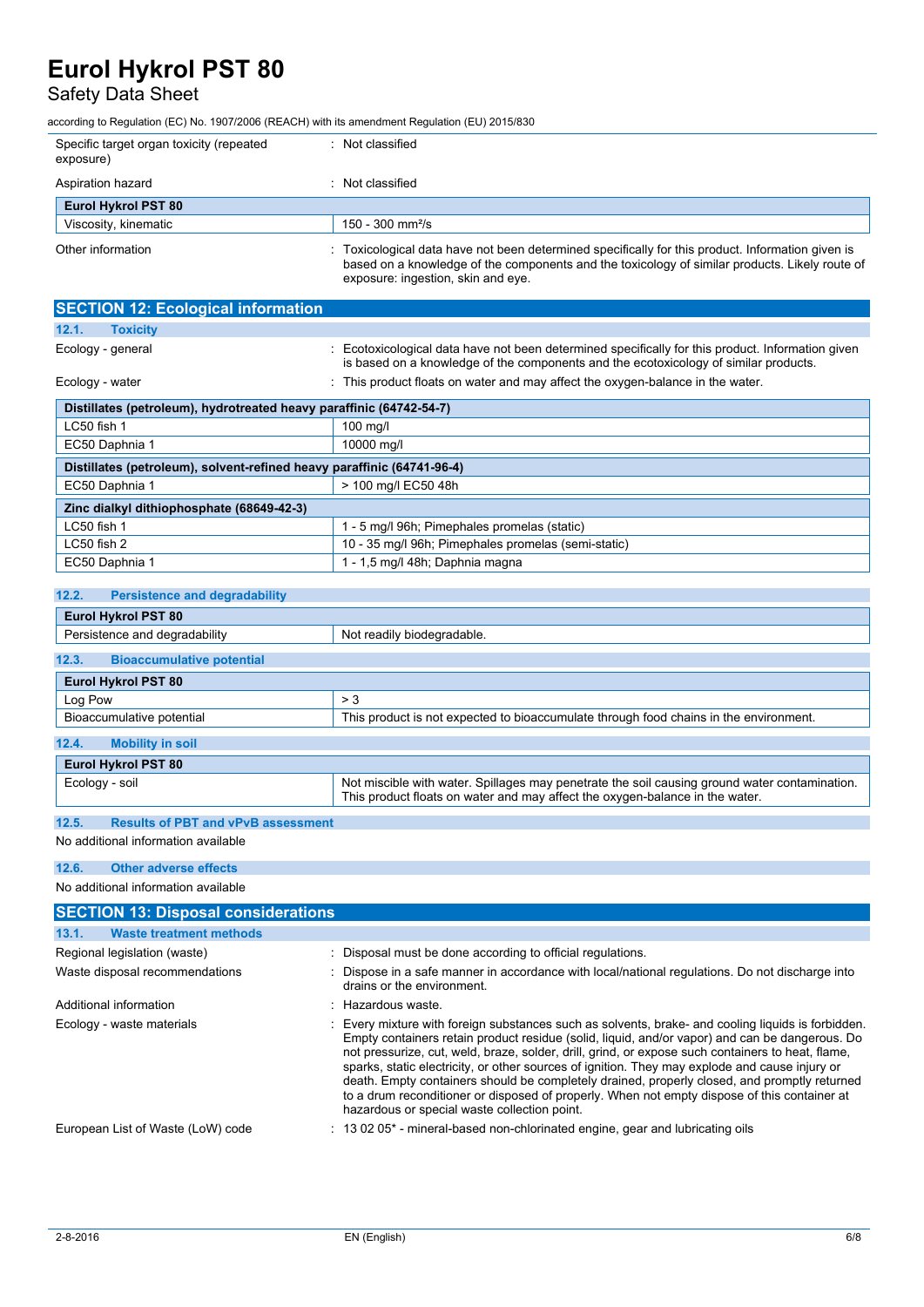## Safety Data Sheet

according to Regulation (EC) No. 1907/2006 (REACH) with its amendment Regulation (EU) 2015/830

#### **SECTION 14: Transport information** In accordance with ADR / RID / IMDG / IATA / ADN **ADR IMDG IATA ADN RID 14.1. UN number** Not applicable Not applicable Not applicable Not applicable Not applicable Not applicable Not applicable **14.2. UN proper shipping name** Not applicable Not applicable Not applicable Not applicable Not applicable Not applicable Not applicable **14.3. Transport hazard class(es)** Not applicable Not applicable Not applicable Not applicable Not applicable Not applicable Not applicable Not applicable Not applicable Not applicable Not applicable Not applicable Not applicable **14.4. Packing group** Not applicable Not applicable Not applicable Not applicable Not applicable **14.5. Environmental hazards** Dangerous for the environment : No Dangerous for the environment : No Marine pollutant : No Dangerous for the environment : No Dangerous for the environment : No Dangerous for the environment : No No supplementary information available

#### **14.6. Special precautions for user**

### **- Overland transport**

no data available

## **- Transport by sea**

no data available

### **- Air transport**

no data available

#### **- Inland waterway transport**

no data available

#### **- Rail transport**

no data available

**14.7. Transport in bulk according to Annex II of MARPOL and the IBC Code**

Not applicable

## **SECTION 15: Regulatory information**

**15.1. Safety, health and environmental regulations/legislation specific for the substance or mixture**

### **15.1.1. EU-Regulations**

Contains no REACH substances with Annex XVII restrictions Contains no substance on the REACH candidate list Contains no REACH Annex XIV substances

VOC content : 0 %

### **15.1.2. National regulations**

No additional information available

### **15.2. Chemical safety assessment**

No additional information available

## **SECTION 16: Other information**

### Full text of H- and EUH-statements:

| Aquatic Chronic 2 | Hazardous to the aquatic environment — Chronic Hazard, Category 2 |
|-------------------|-------------------------------------------------------------------|
| Asp. Tox. 1       | Aspiration hazard, Category 1                                     |
| Eye Dam. 1        | Serious eye damage/eye irritation, Category 1                     |
| Skin Irrit. 2     | Skin corrosion/irritation, Category 2                             |
| H304              | May be fatal if swallowed and enters airways                      |
| H <sub>315</sub>  | Causes skin irritation                                            |